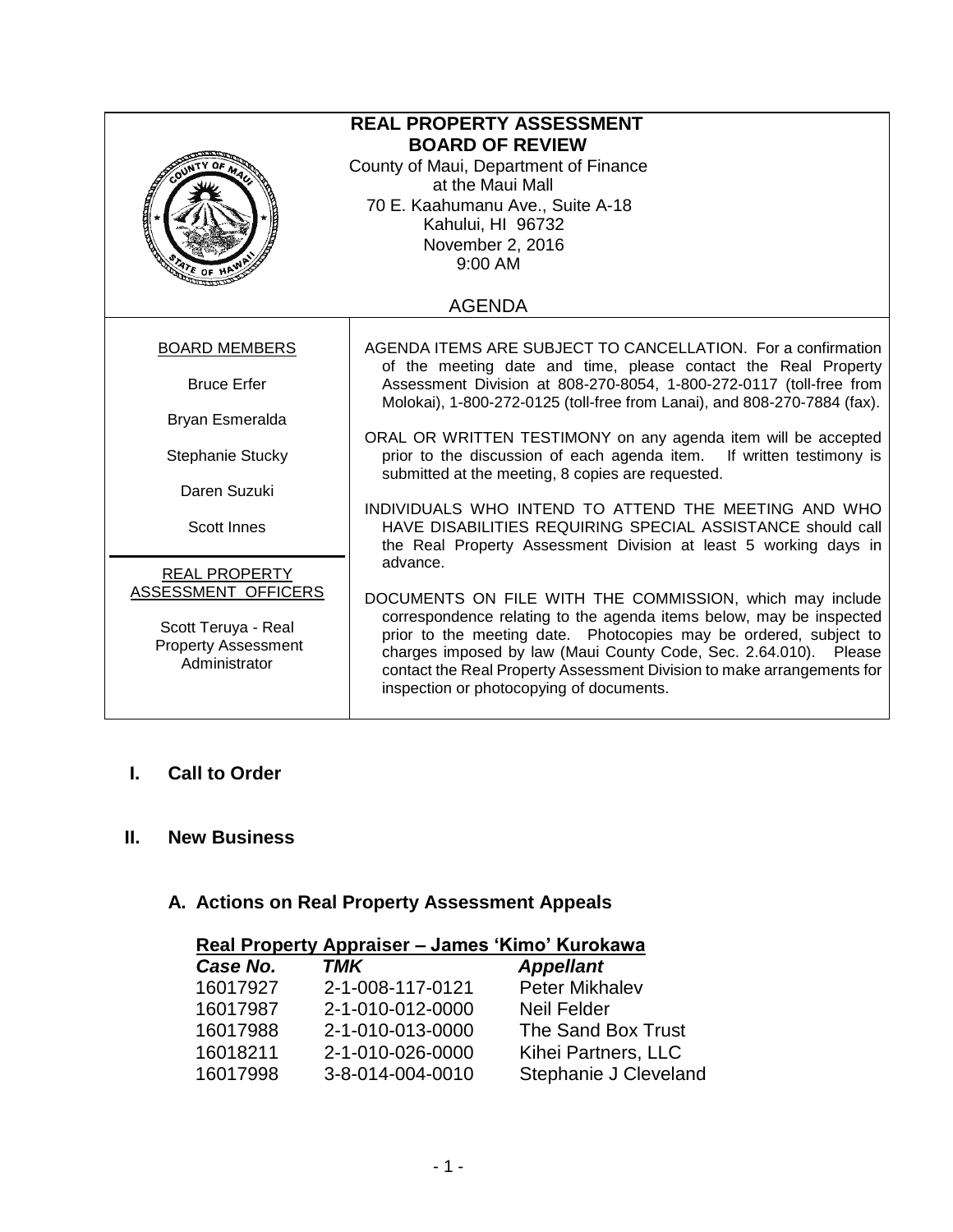# **Real Property Appraiser – Kari Stockwell**

| <i><b>Case No.</b></i> | TMK                       | <b>Appellant</b>                         |
|------------------------|---------------------------|------------------------------------------|
| 16018156               | 3-7-002-020-0000          | QKC Maui Owner, LLC                      |
|                        | 16018646 3-8-079-012-0000 | 424 Dairy Road LLC                       |
|                        | 16018575 3-9-003-016-0000 | Wells Fargo Bank NA                      |
| 16018618               | 4-3-003-109-0000          | <b>A&amp;B Napili LLC</b>                |
| 16018629               | 4-3-005-034-0001          | Kahana Partners I LLC                    |
| 16018641               | 4-3-005-034-0002          | Kahana Retail LLC                        |
| 16018640               | 4-3-005-034-0003          | Kahana Retail LLC                        |
| 16018638               | 4-3-005-034-0004          | Kahana Retail LLC                        |
| 16018637               | 4-3-005-034-0005          | Kahana Retail LLC                        |
| 16018635               | 4-3-005-034-0006          | Kahana Partners II LLC                   |
| 16018634               | 4-3-005-034-0007          | Kahana Partners I LLC                    |
| 16018633               | 4-3-005-034-0008          | Kahana Partners II LLC                   |
| 16018630               | 4-3-005-034-0009          | Kahana Retail LLC                        |
| 16018507               | 4-4-001-002-0000          | <b>Honolulu Limited</b>                  |
| 16018502               | 4-4-001-011-0000          | <b>Honolulu Limited</b>                  |
| 16018501               | 4-4-001-014-0000          | <b>Honolulu Limited</b>                  |
| 16018499               | 4-4-001-109-0000          | <b>Honolulu Limited</b>                  |
| 16018370               | 4-4-008-001-0000          | <b>WV Sub LLC</b>                        |
| 16018549               | 4-4-008-017-0000          | <b>Fairway Retail LLC</b>                |
| 16018504               | 4-5-001-018-0000          | H & J Weinberg Found. Inc.               |
| 16018326               | 4-5-002-009-0000          | <b>Maui Outlets Associates LLC</b>       |
| 16018589               | 4-5-006-001-0000          | Square One Lahaina LLC                   |
| 16018565               | 4-5-011-004-0000          | Lahaina Cannery Shops LLC                |
|                        | 16018639 4-5-011-008-0000 | <b>DOF IV Lahaina LLC</b>                |
|                        | 16018314 4-6-002-007-0200 | <b>FPA Lahaina Shores Associates LLC</b> |
|                        |                           |                                          |

### **Real Property Appraiser Supervisor – Joshua Poouahi**

| Case No. | <b>TMK</b>       | <b>Appellant</b>                       |
|----------|------------------|----------------------------------------|
| 16017945 | 3-9-005-008-0001 | <b>AOAO Of Kamaole Nalu</b>            |
| 16018628 | 3-9-005-008-0002 | <b>Todds Orchards LLC</b>              |
| 16017975 | 3-9-005-008-0005 | Allan A Mcdonald Professional Corp     |
| 16017914 | 3-9-005-008-0007 | Dale Omernick                          |
| 16017961 | 3-9-005-008-0008 | Kenneth James/Cynthia Lynn Constantine |
| 16017933 | 3-9-005-008-0009 | <b>Abrahams Trust</b>                  |
| 16017915 | 3-9-005-008-0010 | Anna S Wong Trust 1998                 |
| 16017979 | 3-9-005-008-0011 | <b>TMJ Holdings LLC</b>                |
| 16017959 | 3-9-005-008-0016 | <b>Musser Non-Exempt Marital Trust</b> |
| 16017919 | 3-9-005-008-0017 | <b>Gregory Family Trust</b>            |
| 16017958 | 3-9-005-008-0019 | Tim Dale Cabana                        |
| 16017935 | 3-9-005-008-0020 | <b>Grant E Oepkes</b>                  |
| 16017976 | 3-9-005-008-0022 | <b>Fonseca Trust</b>                   |
| 16017960 | 3-9-005-008-0023 | <b>Survivor's Trust Musser Trust</b>   |
| 16017977 | 3-9-005-008-0024 | David B & Renee A Chaffin Family Trust |